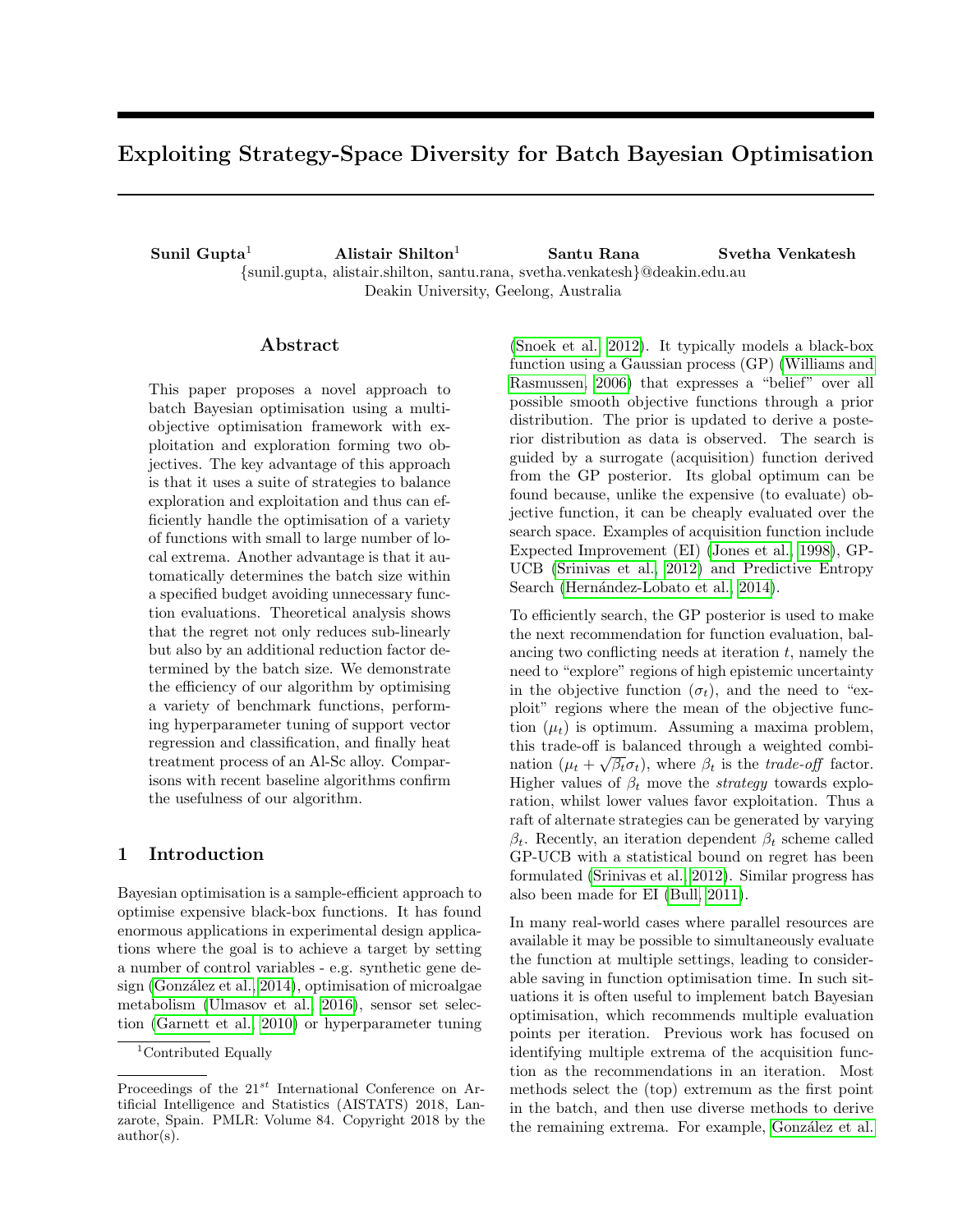[\(2016\)](#page-8-7) use a local penalisation technique to suppress each extrema after detection. Other methods update the GP with the extremum found, causing a "dip" in the acquisition function at this point and allowing other lower extrema to gain prominence. Examples include "Kriging believer" [\(Ginsbourger et al., 2010\)](#page-8-8) and methods using "fake" or "hallucinated" observations through prediction [\(Azimi et al., 2012;](#page-8-9) [Desau](#page-8-10)[tels et al., 2014\)](#page-8-10). Two other efforts that differ slightly are [Nguyen et al.](#page-8-11) [\(2016\)](#page-8-11), which uses a non-parametric Bayesian method to derive the extrema without peak suppression, and [Contal et al.](#page-8-12) [\(2013\)](#page-8-12), which uses pure exploration to derive all but the first extremum.

A common thread in the existing work is the construction of an acquisition function for the sequential BO, followed by the location of all the peaks as recommendations for the batch. The problem is that all the recommendations are made by fixing a single tradeoff factor  $\beta_t$  at each iteration t. It is our intuition that a richer approach would be to select each point of the recommended batch through alternate trade-off strategies, i.e. by using a multitude of  $\beta_t$  values, thus combining a plethora of exploration and exploitation strategies. The advantage of this approach is that it hedges its bets, enabling it to handle a multitude of as yet unseen situations. For example, if the function has a large number of local extrema, then a judicious approach is to tilt the strategy towards exploration as demonstrated in [Bull](#page-8-6) [\(2011\)](#page-8-6). In other situations, a balanced approach is preferable.

The focus of this paper is the construction of a new batch Bayesian optimisation method wherein the multiple recommendations are derived using a mixture of trade-off strategies. For the first time we formulate a multi-objective optimisation for  $\mu_t$  and  $\sigma_t$ . The Pareto front yields a set of possible recommendations, each corresponding to a solution for a particular strategy  $(\beta_t)$ . Thus the recommendations span a set of alternate strategies across the exploration-exploitation spectrum. We rigorously analyse the convergence of this approach. We derive batch cumulative and total cumulative regret bounds and show that their growth is sub-linear, implying convergence. We also show that the regret bounds reduce by an extra factor related to the batch size. An advantage of our method is that it automatically selects the batch size within a specified budget avoiding unpromising explorations. We formulate an algorithm to implement this approach and demonstrate the efficiency of our algorithm through 3 optimisation benchmark functions, hyperparameter tuning for machine learning using real-world data (Abalone and QSAR biodegradation datasets), and finally through a real world task of optimising heat treatment process of an Al-Sc alloy to maximise the strength. We compare the performance of our method with two recent state-of-the-art multi-recommendation baselines (Batch GP-UCB [\(Desautels et al., 2014\)](#page-8-10) and GP-UCB-PE [\(Contal et al., 2013\)](#page-8-12)). Our main contributions are:

- A novel approach to batch Bayesian optimisation by formulating it in a multi-objective optimisation framework, where exploitation  $(\mu_t)$  and exploration  $(\sigma_t)$  form the two objectives. This allows us to use a raft of exploitation/exploration strategies;
- Theoretical analysis of our proposed method showing that regret reduces sub-linearly with number of batches and additionally by a factor equal to average batch size;
- Evaluation of our method using three benchmark functions, hyperparameter tuning for SVM using two real-world datasets, and finally a real-world task of optimising the heat treatment process of an Al-Sc alloy to maximise the strength.

## 2 Problem Statement and Background

We wish to maximise a function  $f : \mathbb{X} \to \mathbb{R}$  to find  $x^* = \operatorname{argmax}_{x \in \mathbb{X}} f(x)$ , where  $\mathbb{X} \subseteq \mathbb{R}^d$  is compact and convex. We are interested in the case where  $f$  is expensive to evaluate - say for example the outcome of a physical experiment or parameter tuning in machine learning - but for which we may, at minimal additional cost, evaluate multiple points in a single "batch".

It is assumed that the function  $f$  can be modeled using a Gaussian process [\(Williams and Rasmussen, 2006\)](#page-9-1), i.e.  $f \sim GP(\mu, k)$  is a draw from a Gaussian process characterised by a mean function  $\mu : \mathbb{X} \to \mathbb{R}$  and a covariance function  $k : \mathbb{X} \times \mathbb{X} \to \mathbb{R}$ , where without loss of generality it is assumed that  $\mu(x) = 0$ . Given observations  $\mathcal{D}_t = \{(x_i, y_i) : y_i = f(x_i) + \epsilon_i, i = 1, 2, ..., t\}$ where  $\epsilon_i \in \mathcal{N}(0, \nu^2)$  we have the posterior  $f(x)|\mathcal{D}_t \sim$  $\mathcal{N}(\mu_t(x), \sigma_t^2(x))$  with mean  $\mu_t(x)$  and variance  $\sigma_t^2(x)$ as:

$$
\mu_t(x) = \mathbf{k}_t^{\mathrm{T}}(x) (\mathbf{K}_t + \nu^2 \mathbf{I})^{-1} \mathbf{y}_t \n\sigma_t^2(x) = k(x, x) - \mathbf{k}_t^{\mathrm{T}}(x) (\mathbf{K}_t + \nu^2 \mathbf{I})^{-1} \mathbf{k}_t(x)
$$
\n(1)

where  $\mathbf{y}_t = [y_i]_{(-,y_i)\in \mathcal{D}_t}, \ \mathbf{k}_t(x) = [k(x_i,x)]_{(x_i,-)\in \mathcal{D}_t}$ and  $\mathbf{K}_t = [k(x_i, x_j)]_{(x_i, -), (x_j, -)\in \mathcal{D}_t}$  (we write  $(x, -) \in$  $\mathcal{D}_t$  if  $\exists y \in \mathbb{R} : (x, y) \in \mathcal{D}_t$ ; and likewise  $(-, y) \in \mathcal{D}_t$  if  $\exists x \in \mathbb{X} : (x, y) \in \mathcal{D}_t$ .

#### 2.1 Bayesian Optimisation

Bayesian optimisation [\(Brochu et al., 2010\)](#page-8-13) (BO) is an optimisation algorithm that aims to find the optimal solution to a function  $f$  in the fewest iterations (evaluations) possible. At every iteration t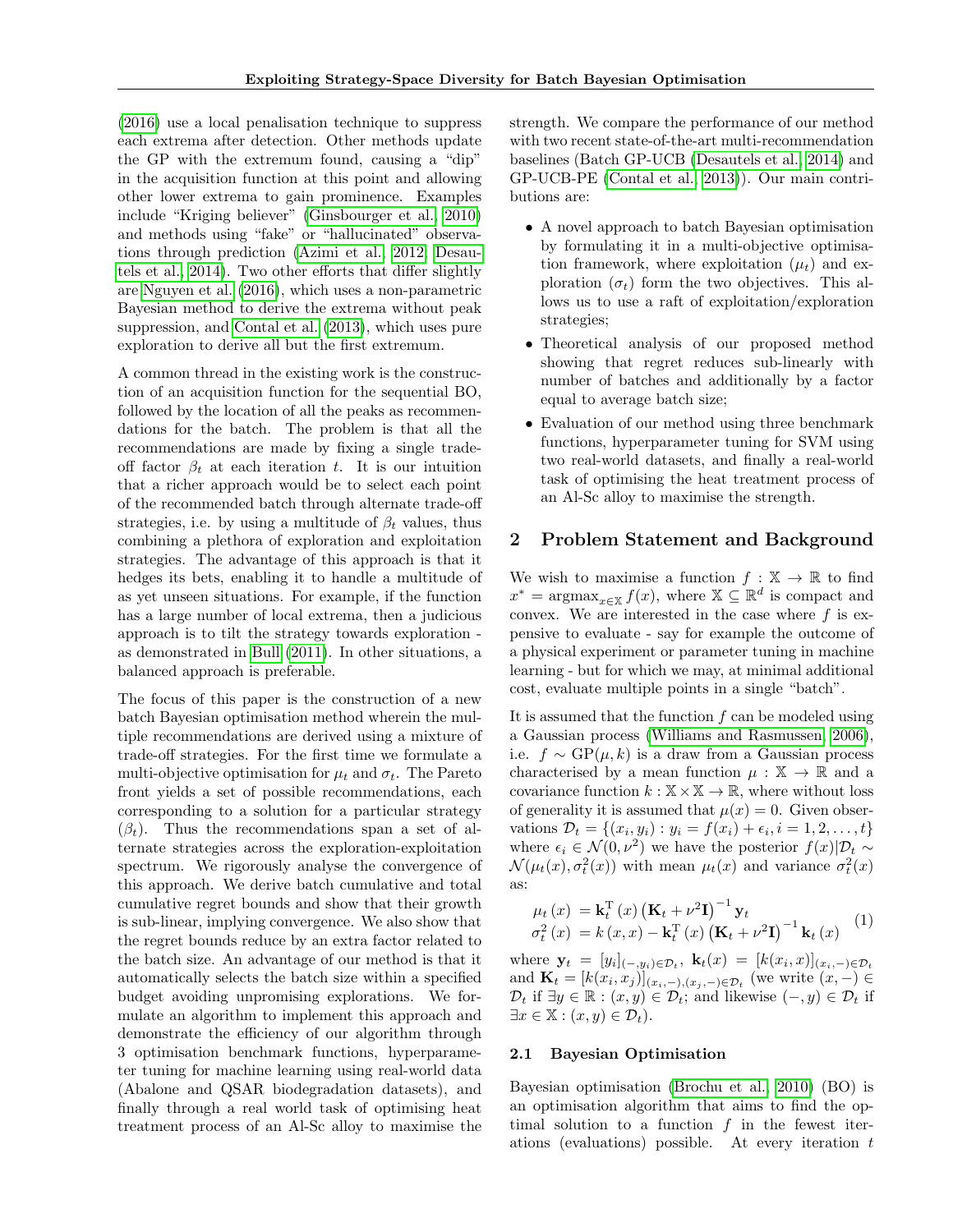Bayesian optimisation selects a sample  $x$  to maximise a (cheap) acquisition function  $a_t : \mathbb{X} \to \mathbb{R}$  based on  $\mu_{t-1}$  and  $\sigma_{t-1}$ . This point is then evaluated to obtain  $y_t = f(x_t) + \epsilon_t$  and the GP model gets updated to incorporate this new observation, and the algorithm continues. Typical acquisition functions are Expected Improvement (EI) [\(Jones et al., 1998\)](#page-8-3), GP-UCB [\(Srinivas et al., 2012\)](#page-8-4) and Predictive Entropy Search (Hernández-Lobato et al., 2014). In the present paper we particularly use GP-UCB as it is amenable to theoretical convergence analysis.

#### 2.2 Batch Bayesian Optimisation

Batch Bayesian optimisation [\(Contal et al., 2013;](#page-8-12) [Desautels et al., 2014;](#page-8-10) [Kathuria et al., 2016;](#page-8-14) [Shah](#page-8-15) [and Ghahramani, 2015\)](#page-8-15) (batch BO) is an increasingly popular approach to the problem considered here. Batch BO operates like BO, except that at each iteration it provides a batch of recommendations  $\mathcal{X}_t = (x_t^1, x_t^2, \dots x_t^{n_t})$  for evaluation - see algorithm [1.](#page-2-0) Typically the size of the batch  $n_t$  is kept fixed for every iteration, so  $n_t = n$ . While this may be appropriate in some situations it is not difficult to imagine many others where "padding" the batch to reach some arbitrary goal may be pointless or even counter-productive if the additional cost per recommendation in a batch is negligible but non-zero.

<span id="page-2-0"></span>Algorithm 1 Generic Batch-Bayesian Optimisation input  $\mathcal{D}_0 := \{(x_i, y_i)|y_i = f(x_i) + \epsilon, i = 1, 2, \ldots\}.$ 1: for  $t = 1, 2, ..., T$  do 2: Select Batch  $\mathcal{X}_t = (x_t^1, x_t^2, \dots, x_t^{n_t}).$ 3: Perform Experiments  $\mathcal{Y}_t = f(\mathcal{X}_t) + \epsilon$ . 4: Update  $\mathcal{D}_t := \mathcal{D}_{t-1} \cup \{(x_t^i, y_t^i) | i = 1, 2, \dots, n_t\}.$ 5: end for

Two representative examples of batch BO are:

- GP-UCB-PE (GP-UCB pure exploration) [\(Con](#page-8-12)[tal et al., 2013\)](#page-8-12): generates a single recommendation  $x_t^1$  using the standard GP-UCB and  $n-1$ recommendations  ${x_t^i}_{i=2}^n$  using pure exploration by maximising  $\sigma_{t-1}^i(x)$ , where  $\sigma_{t-1}^i$  is the predictive variance calculated on  $\mathcal{D}_{t-1}, x_t^1, x_t^2, \ldots, x_t^{i-1}$ , which may be calculated without  $\mathcal{Y}_t$  as  $\sigma_t$  is independent of  $y_t$ .
- GP-BUCB (batch GP-UCB) [\(Desautels et al.,](#page-8-10)  $2014$ : generates *n* recommendations at each iteration using a standard GP-UCB strategy by applying *hallucinated* observations  $y_t^i = \mu_{t-1}(x_t^t)$  to update an intermediate GP model used to generate recommendations.

#### <span id="page-2-4"></span>2.3 Regret

A popular measure of performance for BO algorithms is regret. Let  $x^* = \text{argmax}_{x \in \mathbb{X}} f(x)$  be the optimal solution. The instantaneous regret for a single recommendation  $x_t$  is defined as  $r_t = f(x^*) - f(x_t)$ , and for  $x_t^i \in \mathcal{X}_t$  we define  $r_t^i = f(x^*) - f(x_t^i)$ . For a batch  $\mathcal{X}_t$  of size  $n_t$  the simple regret [\(Bubeck et al., 2009\)](#page-8-16) is  $r_t = \min_i r_t^i$ . Subsequently the batch cumulative regret is defined as [\(Bubeck et al., 2012,](#page-8-17) [2009;](#page-8-16) [Contal](#page-8-12) [et al., 2013\)](#page-8-12):

$$
R_T^n = \sum_{t \le T} r_t
$$

which is written  $R_T$  in the non-batch case  $(n_t = 1)$ . Following the standard practice we will demonstrate a sub-linear growth bound on  $R_T^n$ , which implies convergence  $R_T^n/T \to 0$ . As  $\min_{t \le T} \{r_t\} \le R_T^n/T$  it follows that  $\max_{i,t\leq T}\{f(x_t^i)\}\to f(x^*)$  as  $T\to\infty$ .

Alternatively it may be appropriate to consider the total cumulative regret  $R_{Tn} = \sum_{t \leq T} \sum_i r_t^i$  if we wish to have low regret for all samples in all batches. Though we are primarily interested in  $R_T^n$  we provide regret bounds for our algorithm for both  $R_T^n$  and  $R_{T_n}$ .

# 3 Relaxed GP-UCB and the Exploration/Exploitation Tradeoff

The GP-UCB acquisition function [\(Srinivas et al.,](#page-8-4) [2012\)](#page-8-4) is:

<span id="page-2-1"></span>
$$
a_{t}(x) = \begin{cases} \mu_{t-1}(x) + \sqrt{\beta_{t}} \sigma_{t-1}(x) & \text{if } \beta_{t} < \infty \\ \sigma_{t-1}(x) & \text{if } \beta_{t} = \infty \end{cases}
$$
 (2)

This represents a trade-off between two distinct objectives, namely exploitation of the known good regions of the system, as represented by the maximisation of the mean  $\mu_t(\mathbf{x})$  of the GP model, and *exploration* of the unknown regions of the model, as represented by the maximisation of the variance  $\sigma_t(\mathbf{x})$ . The trade-off between these objectives is controlled by the parameter  $\beta_t$  - smaller  $\beta_t$  values will favour exploitation, while larger  $\beta_t$  will favour exploration. We define:

**Definition 1** A GP strategy  $\tau$  is a rule for generating a sequence  $\beta_1, \beta_2, \ldots$ , thereby also generating a sequence of acquisition functions  $a_1, a_2, \ldots$  via [\(2\)](#page-2-1) and subsequently a sequence of points  $x_1, x_2, \ldots$  where  $x_t = \text{argmax}_{x \in \mathbb{X}} a_t(x).$ 

In GP-UCB [\(Srinivas et al., 2012\)](#page-8-4)  $\beta_t$  is defined as:

<span id="page-2-2"></span>
$$
\beta_t = b_t \left( \pi_t \right) = 2 \log \left( \frac{\eta_t}{\delta} \pi_t \right) \tag{3}
$$

where:

<span id="page-2-3"></span>
$$
\eta_t = \begin{cases} |\mathbb{X}| & \text{if } |\mathbb{X}| < \infty \\ 4 \left( t^2 dbr \sqrt{\log \left( \frac{2da}{\delta} \right)} \right)^{2d} & \text{if } |\mathbb{X}| = \infty \end{cases} (4)
$$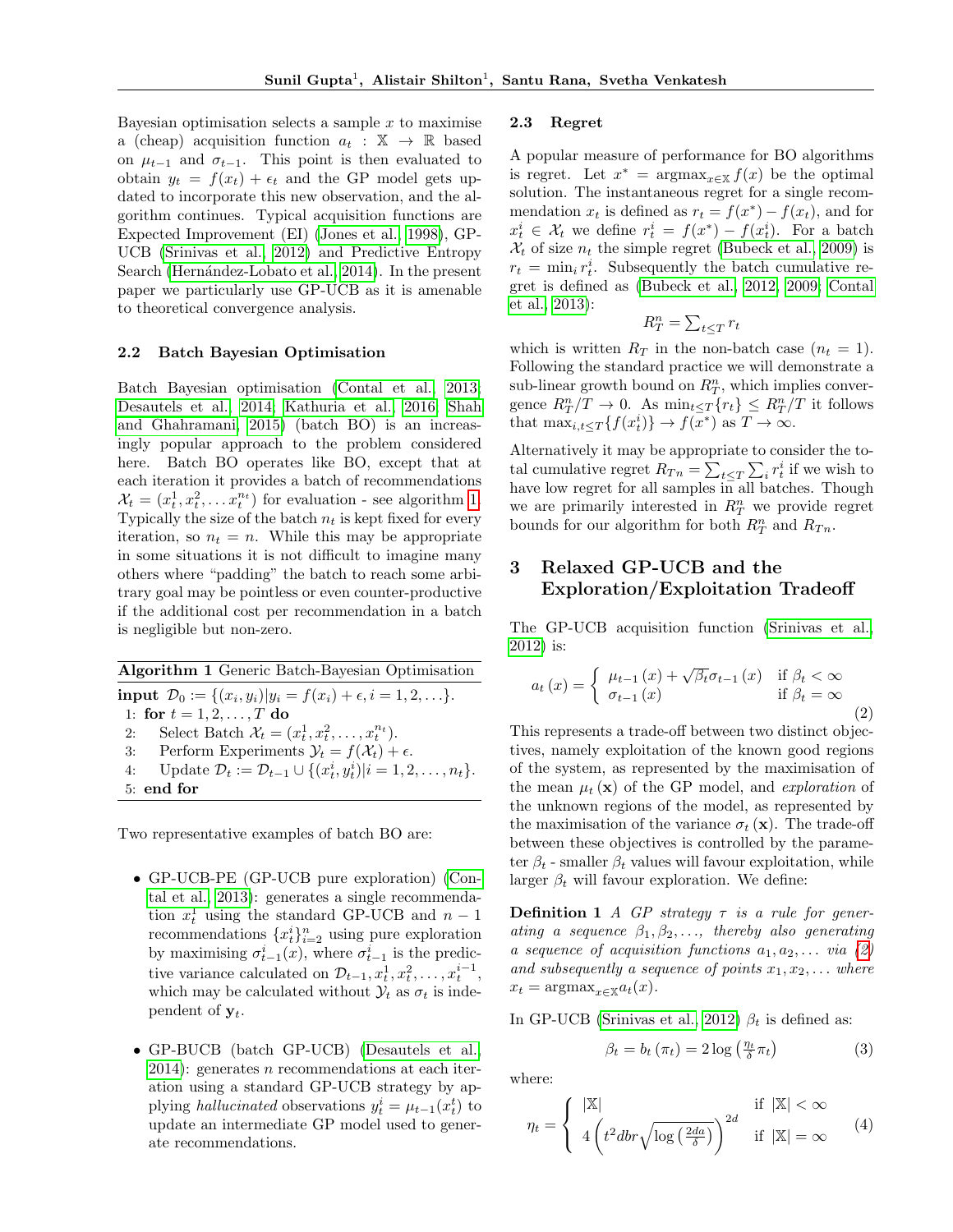where  $|\mathbb{X}|$  denotes the cardinality of  $\mathbb{X}$ . The sequence  $\pi_1, \pi_2, \ldots > 0$  is any sequence satisfying  $\sum_{t=1}^{\infty} \pi_t^{-1} = 1$ such that  $\beta_t$  is strictly increasing - for example  $\pi_t =$  $\pi^2 t^2/6$  (as used in [Srinivas et al.](#page-8-4) [\(2012\)](#page-8-4)). In the case  $|\mathbb{X}|$  is infinite it is assumed that  $\mathbb{X} \subset [0, r]^d$  and that f satisfies Pr {sup<sub>x∈X</sub>  $|\partial f/\partial x_j| > L$ }  $\leq a e^{-(L/b)^2}$ .

The popularity of GP-UCB arises in part from the fact that the regret  $R_T$  can be shown to grow at most sub-linearly [\(Srinivas et al., 2012\)](#page-8-4). We note that the bound in [Srinivas et al.](#page-8-4) [\(2012\)](#page-8-4) still applies if we relax the constraint  $\sum_{t=1}^{\infty} \pi_t^{-1} = 1$  and instead enforce  $\sum_{t=1}^{\infty} \pi_t^{-1} = \chi \leq 1$ . In this case the regret bound pre- $\sum_{t=1}^{\infty} \pi_t^{-1} = \chi \leq 1$ . In this case the regret bound presented in theorems 1 and 2 in [Srinivas et al.](#page-8-4) [\(2012\)](#page-8-4) will hold with probability  $1 - \chi \delta \geq 1 - \delta$ <sup>[2](#page-3-0)</sup> Nor is it necessary that  $\beta_t$  be strictly increasing if we replace  $\beta_T$  with  $\beta_{\omega_T} = \max_{t \leq T} \beta_t$  in the relevant bounds in [Srinivas et al.](#page-8-4)  $(2012).$  $(2012).$ <sup>[3](#page-3-1)</sup> Define:

Definition 2 A (relaxed) GP-UCB strategy is a GP strategy defined by  $\pi_1, \pi_2, \ldots > 0$  via  $\beta_t = b_t(\pi_t)$  (see [\(3\)](#page-2-2)); where  $\sum_{t=1}^{\infty} \pi_t^{-1} = \chi \leq 1$ .

Note that the regret bounds of [Srinivas et al.](#page-8-4) [\(2012\)](#page-8-4) are valid for all GP-UCB strategies. We call  $\pi_t = \pi^2 t^2/6$ the standard GP-UCB strategy as it corresponds to theorems 1 and 2 in [Srinivas et al.](#page-8-4) [\(2012\)](#page-8-4). Other GP-UCB strategies include:

- For every  $p > 1$  we can define a GP-UCB strategy  $_p\tau$  via  $_p\pi_t = \zeta(p) t^p$ , where p controls the speed of increase of  $\beta_t$  and  $\zeta$  is the Riemann zeta function. The standard GP-UCB strategy is then  $2\tau$ .
- Given two GP-UCB strategies  $\tilde{\tau}$ ,  $\tilde{\tau}$  with sequences  $\tilde{\pi}_1, \tilde{\pi}_2, \ldots$  and  $\tilde{\pi}_1, \tilde{\pi}_2, \ldots$  we can define a GP-UCB strategy  $\tau$  via  $\pi_t = 2\tilde{\pi}_{t/2}$  for even  $t, \pi_t = 2\tilde{\pi}_{(t+1)/2}$ elsewhere.
- Given a GP-UCB strategy  $\tilde{\tau}$  with sequence  $\tilde{\pi}_1, \tilde{\pi}_2, \ldots$  we can define a new GP-UCB strategy  $\tau$  via  $\pi_t = \tilde{\pi}_{t/2}$  for even t,  $\tilde{\pi}_t = \infty$  elsewhere, interleaving GP-UCB and pure exploration.

etc. However it is not clear which strategy would be the best in any given situation, nor how one would go about exploring the space of possibilities.

Given the definition of GP-UCB strategies above a batch BO approach that suggests itself here is to use multiple distinct GP-UCB strategies to generate multiple recommendations. However we are once again faced with the problem of selecting which strategies to apply. Clearly we want strategies that will provide a range of distinct recommendations (diversity) or little advantage will be gained, but it is not clear how one can test a-priori which strategies will result in diverse recommendations. This motivates us to suggest an entirely different approach in the next section.

# 4 Multi-Recommendation via Multi-Objective Optimisation

Multi-objective optimisation [\(Deb, 2001\)](#page-8-18) is concerned with simultaneously optimising multiple objectives:

<span id="page-3-2"></span>
$$
\max_{x \in \mathbb{X}} (g_1(x), g_2(x) \ldots) \tag{5}
$$

Multi-objective optimisation finds a set  $(x_1, x_2, \ldots, x_n)$  of Pareto-optimal solutions to  $(5)$ , where  $x$  is Pareto-optimal if it is impossible to change x to increase any objective  $g_i$  without decreasing at least one other objective  $g_i$ . It can be shown [\(Zadeh,](#page-9-2) [1963\)](#page-9-2) that any Pareto-optimal solution of [\(5\)](#page-3-2) is in fact the solution to the scalarisation:

$$
\max_{x \in \mathbb{X}} \tilde{g}(x) = \lambda_1 g_1(x) + \lambda_2 g_2(x) + \dots \tag{6}
$$

where  $\lambda_1, \lambda_2, \ldots \geq 0$  are (unknown) scalarisation constants.

Consider the acquisition function  $a_t(x)$  defined by [\(2\)](#page-2-1). This is a tradeoff between two potentially conflicting objectives - exploration (maximisation of  $\sigma_{t-1}(x)$ ) and exploitation (maximisation of  $\mu_{t-1}(x)$ ) - which is at heart a multi-objective optimisation problem. Based on this observation our proposed method for multirecommendation is to use multi-objective optimisation at each iteration  $t$  to generate a set of recommendations  $(x_t^1, x_t^2, \ldots, x_t^{n_t})$  to maximise (in the Pareto sense)  $(\mu_{t-1}(x), \sigma_{t-1}(x))$ . All recommendations so generated correspond to some (unknown) scalarisation constant  $\beta_t^i$ , but without the need to directly define strategies  $\tau^i$  and with multiple recommendations generated automatically. This is illustrated in Figure [1.](#page-4-0)

Our proposed algorithm is shown in Algorithm [2.](#page-4-1) There are three stages to each iteration:

- 1. Recommendation set generation: one recommendation  $x_t^u$  is generated using the standard GP-UCB strategy along with a set of additional, more exploratory recommendations that maximise  $(\mu_{t-1}(x), \sigma_{t-1}(x))$  in the Pareto sense.
- 2. Pruning of recommendations: the recommendations produced at step 1 are pruned to ensure that no more than M recommendations are made (the maximum budget per batch).

<span id="page-3-0"></span> $2$ This follows from a simple adjustment to Lemma 5.1 in [Srinivas et al.](#page-8-4) [\(2012\)](#page-8-4).

<span id="page-3-1"></span> ${}^{3}$ This arises in Lemma 5.4 in [Srinivas et al.](#page-8-4) [\(2012\)](#page-8-4) by bounding  $\beta_t$  by  $\beta_{\omega_T}$  rather than  $\beta_T$ .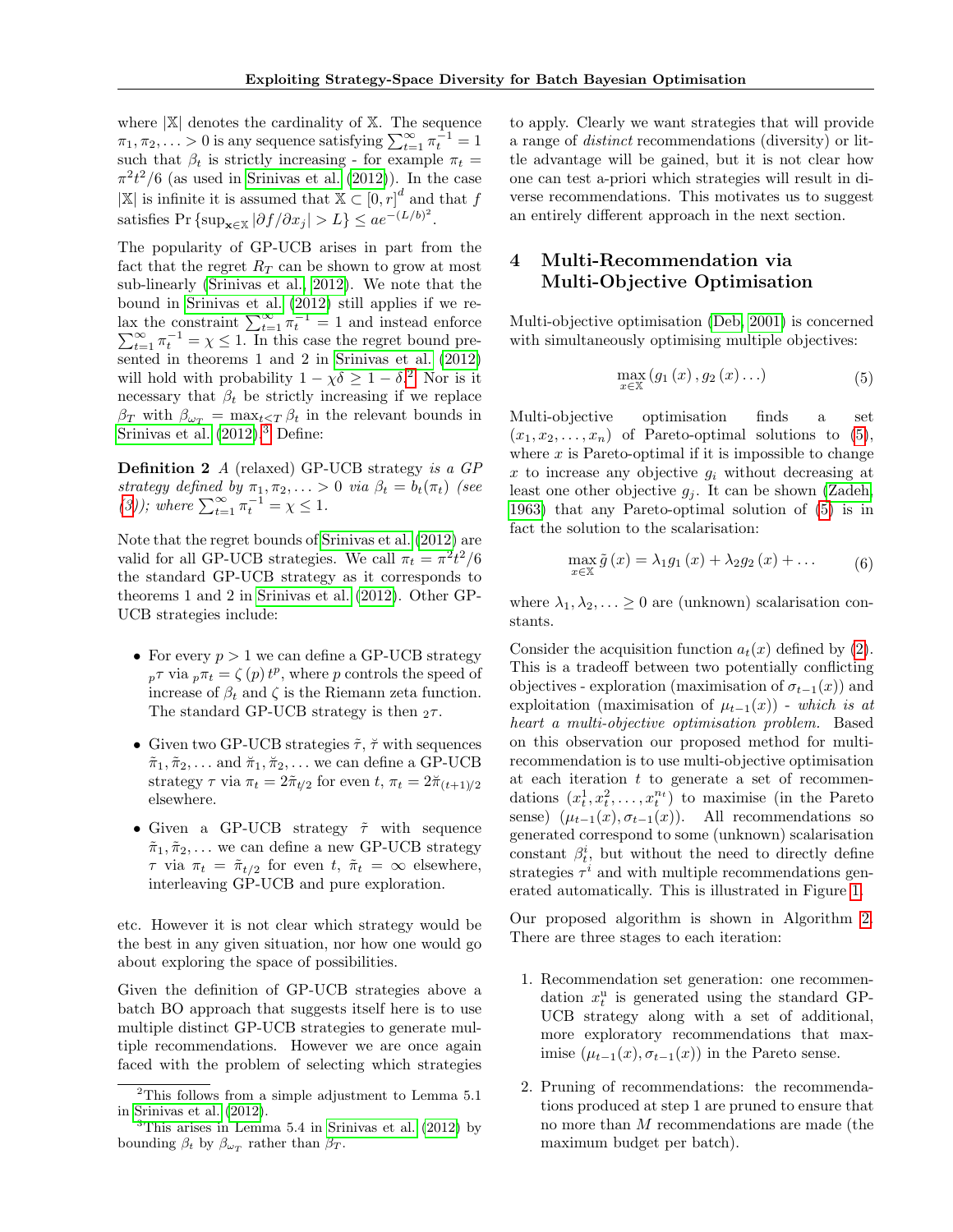<span id="page-4-0"></span>

Figure 1: Using multi-objective optimisation to generate candidate recommendations. The range of the two objectives is the set  $\{(u_t(x), \sigma_t(x))|x \in \mathbb{X}\}\)$ , the Pareto front is the set of all possible Pareto optimal solutions in objective space, and the Pareto set is a representative set of  $x_t^i$  that dominate  $\mathcal{X}_t$ . The (implicit) scalarisation parameters  $\beta_t^i$  loosely correlate to the position of the points as shown.

3. Evaluation and model update: remaining  $n_t$  recommendations evaluated, GP models updated.

Details of these steps are given in the following sections. The key advantages of our algorithm are:

- 1. There is no need to painstakingly enumerate diverse, optimal GP strategies  $\tau$ . The multiobjective optimiser will automatically obtain a range of Pareto-optimal recommendations each corresponding to some GP strategy.
- 2. The solution to multi-objective optimisation is a batch of recommendations making this a natural fit for batch BO.
- 3. The number of recommendations is tuned automatically by the multi-objective optimiser.

#### 4.1 Recommendation Set Generation

With regard to recommendation set generation (stage 1) note that a standard GP-UCB recommendation  $x_t^{\mathrm{u}}$ is always included in the recommendation batch as this will be necessary in the proof of Theorem [1](#page-5-0) (the regret bound). The search space for multi-objective optimisation is restricted to the intersection of the relevant region (described in [Contal et al.](#page-8-12) [\(2013\)](#page-8-12)) and the set of recommendations that are more exploratory than the GP-UCB region:

<span id="page-4-2"></span>
$$
\mathbb{X}_t^+ = \left\{ x \in \mathbb{X} \middle| \begin{array}{l} \mu_{t-1}(x) + 2\sqrt{2\beta_{t+1}}\sigma_{t-1}(x) \ge y_t^* \\ \sigma_{t-1}(x) \ge \sigma_{t-1}(x_t^u) \end{array} \right\} (7)
$$

#### <span id="page-4-1"></span>Algorithm 2 Proposed Batch Bayesian Optimisation

- input  $\mathcal{D}_0 := \{ (x_i, y_i) | y_i = f(x_i) + \epsilon, i = 1, 2, \ldots \},\$ maximum batch size M.
- 1: for  $t = 1, 2, ..., T$  do
- 2: Let  $_2\beta_t = 2\log(\eta_t \pi^2 t^2/6\delta)$   $(\eta_t$  is given by [\(4\)](#page-2-3)).
- 3: Select GP-UCB Recommendation:

$$
x_t^{\mathrm{u}} = \mathrm{argmax}_{x \in \mathbb{X}} \left( \mu_{t-1}(x) + \sqrt{2\beta_t} \sigma_{t-1}(x) \right)
$$

4: Select Pareto-Optimal candidate set:

$$
\mathcal{X}_{t}^{\mathrm{pf}} = \mathrm{argmax}_{x \in \mathbb{X}_{t}^{+}} \left( \mu_{t-1} \left( x \right), \sigma_{t-1} \left( x \right) \right)
$$

where the relevant region  $\mathbb{X}_{t}^{+}$  is given by [7.](#page-4-2)

- 5: If  $|\mathcal{X}_t^{\text{pf}}| > M 1$  then randomly sub-sample  $\mathcal{X}_t^{\text{pf}}$ to obtain  $M-1$  recommendations. The result is denoted as  $\mathcal{X}_t^{\text{p}}$ .
- 6: Construct Recommendation Batch as  $\mathcal{X}_t = \mathcal{X}_t^{\text{p}} \cup$  ${x_t^u}$  where  $n_t = |\mathcal{X}_t|$ .
- 7: Perform Experiments  $y_t^i = f(x_t^i) + \epsilon \ \forall x_t^i \in \mathcal{X}_t$ .
- 8: Update  $\mathcal{D}_t := \mathcal{D}_{t-1} \cup \{(x_t^i, y_t^i) | i = 1, 2, \dots, n_t\}.$
- 9: end for

where  $_2\beta_t = 2\log(\eta_t \pi^2 t^2/6\delta)$  ( $\eta_t$  is given by [\(4\)](#page-2-3) as per the standard GP-UCB strategy) and:

$$
y_t^{\bullet} = \operatorname{argmax} (\mu_{t-1}(x) - \sqrt{2\beta_t} \sigma_{t-1}(x))
$$

is the maximum of the lower confidence bound on  $f$ , which corresponds to the subset of  $X$  whose exploration is likely to have an impact on future recommendations (see [Contal et al.](#page-8-12) [\(2013\)](#page-8-12)). This approach is similar to GP-UCB-PE; however rather than restricting additional recommendation selection to recommendations that are purely exploratory we require only that the additional recommendations be more exploratory than the initial standard GP-UCB recommendation. This gives our algorithm more freedom to generate recommendations from a variety of strategies.

In our implementation we have used a genetic algorithm based multi-objective optimiser [\(Deb, 2001\)](#page-8-18) (gamultiobj in Matlab) to generate the Pareto recommendation set  $\mathcal{Y}^{\text{pf}}_t$ . In practice we found that similar results were obtained by replacing  $\mathbb{X}_{t}^{+}$  with  $\mathbb{X}$  (that is, removing all restrictions from the Pareto optimiser to allow for recommendations that are both more exploitative and more exploratory than the standard GP-UCB recommendation); however using the stricter definition allows us to bound both batch cumulative regret and total cumulative regret, so we have chosen to use this  $\mathbb{X}_{t}^{+}$  unless otherwise stated.

#### 4.2 Pruning the Recommendation Set

Give a pre-specified maximum batch size  $M$ , if more than  $M-1$  recommendations are present in  $\mathcal{X}^{\text{pf}}_t$  then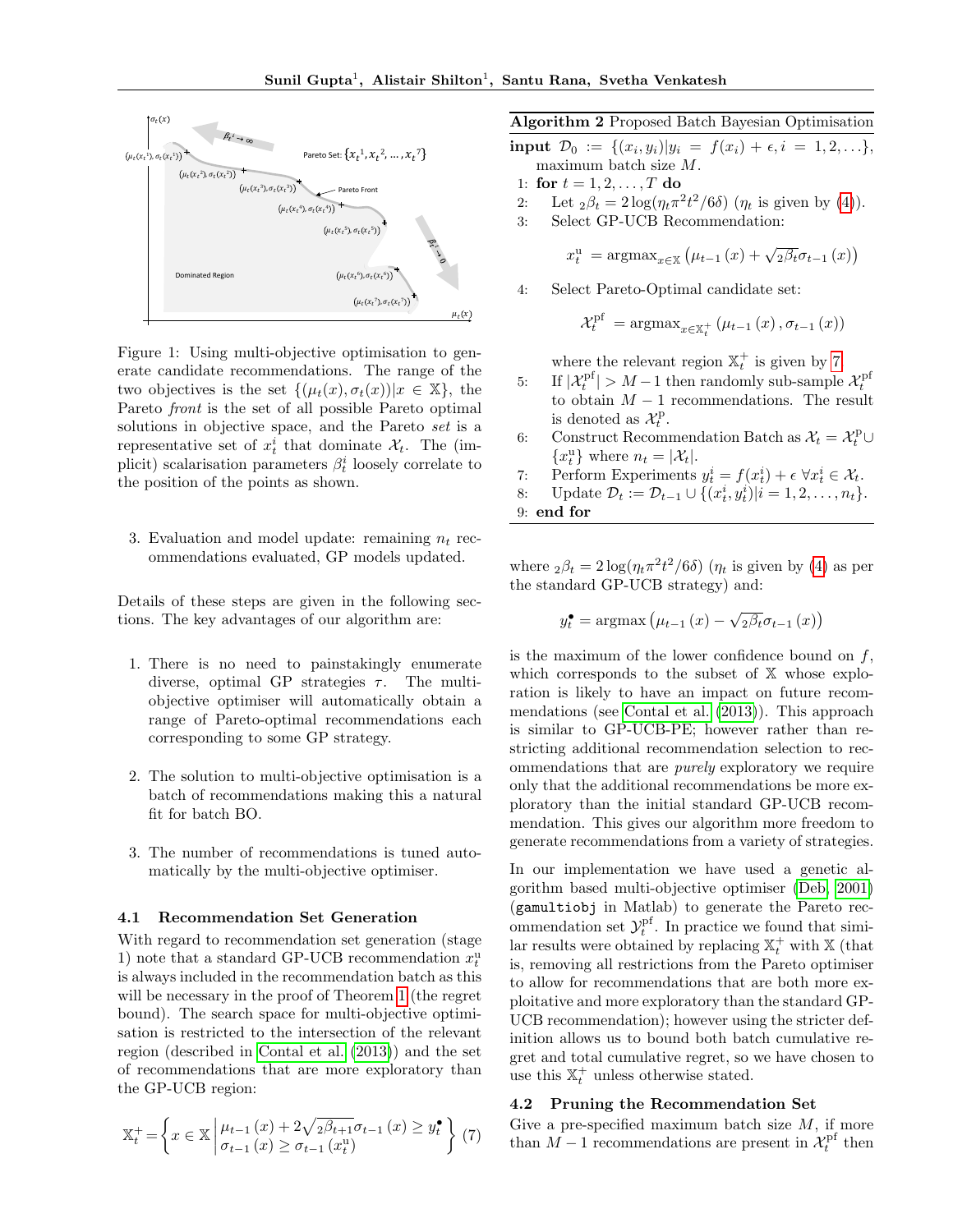the set is randomly sub-sampled to reduce this to  $M-1$ recommendations, leaving at most M recommendations in total when the standard GP-UCB recommendation  $x_t^u$  is included. This steps has no impact on the regret bound presented in theorem [1.](#page-5-0)

## 5 Performance Bounds

In this section we present regret bounds for the proposed batch Bayesian optimisation algorithm. Our approach is comparable to [Srinivas et al.](#page-8-4) [\(2012\)](#page-8-4); [Contal](#page-8-12) [et al.](#page-8-12) [\(2013\)](#page-8-12); [Desautels et al.](#page-8-10) [\(2014\)](#page-8-10) and represents a generalisation of the methods of [Srinivas et al.](#page-8-4) [\(2012\)](#page-8-4).

As previously noted in section [2.3](#page-2-4) we define regret as per [Contal et al.](#page-8-12) [\(2013\)](#page-8-12) - specifically, for  $x_t^i \in \mathcal{X}_t$  the instantaneous regret is  $r_t^i = f(x^*) - f(x_t^i)$ , for the batch  $\mathcal{X}_t$  the simple regret is  $r_t = \min_i r_t^i$ , and the *batch* cumulative regret is:

$$
R_T^n = \sum_{t \le T} r_t
$$

This assumes a scenario where one is interested in the best result from each batch and other samples in the batch help to explore the space and subsequently lead to faster convergence in subsequent batches. An alternative approach is to analyse the total cumulative regret:

$$
R_{Tn} = \sum_{t \leq T} \sum_{t \leq n_t} r_t^i
$$

which is useful in cases where we want to minimise regret on each sample in any batch.

As per [Srinivas et al.](#page-8-4) [\(2012\)](#page-8-4); [Contal et al.](#page-8-12) [\(2013\)](#page-8-12), and assuming the horizon  $T$  is unknown, a strategy has to be good for any number of iterations. We show that with high probability  $R_T^n$  (and also  $R_{T_n}$ ) grows at most sub-linearly, and hence the minimum gap between the maximum of  $f$  and the best point evaluated so far converges to zero. Our main result is as follows:

**Theorem 1** Let  $\delta \in [0,1]$ . Assuming  $k(x, x) \leq 1$  $\forall x \in \mathbb{X}$  and either  $\mathbb{X}$  is either finite or  $\mathbb{X} \subset [0,r]^d$ and f satisfies Pr {sup<sub>x∈X</sub>  $|\partial f/\partial x_j| > L$ }  $\leq a e^{-(L/b)^2}$ then for all T:

<span id="page-5-0"></span>
$$
R_T^n \le \sqrt{\frac{T}{H_T} C_{12} \beta_T \gamma_{A_T T}} + C_2
$$
  
\n
$$
R_{Tn} \le \sqrt{A_T T C_{32} \beta_T \gamma_{A_T T}} + N_{\infty} C_2
$$
 (8)

holds with probability  $\geq 1-\delta$ , where  $A_T = \frac{1}{T} \sum_{t \leq T} n_t$ and  $H_T = \frac{T}{\sum_{t \leq T}}$  $rac{T}{t \leq T}$  are, respectively, the arithmetic and harmonic means of the batch sizes;  $N_{\infty} =$  $\max_{t \leq T} n_t$ ;  $C_1 = 8/\log(1+\nu^{-2})$ ;  $C_2 = 0$  if  $|\mathbb{X}|$  is finite,  $\pi^2/6$  otherwise;  $C_3 = 72/\log(1+\nu^{-2})$ ; and  $\gamma_{A_T}$  is the max information gain obtainable from a sequence of length  $A_T T$ .

Proof: A complete proof is provided in the supplementary material. The proof proceeds as follows. In Lemma 1 we demonstrate that ordering in the (implicit) scalarisation constants  $\beta_t^i$  mimics the ordering in the variances  $\sigma_t^i = \sigma_{t-1}(x_t^i)$  - that is,  $\beta_t^j < \beta_t^k \Rightarrow \sigma_t^j \leq \sigma_t^k$  and  $\sigma_t^j < \sigma_t^k \Rightarrow \beta_t^j \leq \beta_t^k$ . As  $\sigma_t^i \geq \sigma_{t-1}(x_t^u)$  by definition of  $\mathbb{X}_t^+$ , and assuming without loss of generality that  $\sigma_t^1 \leq \sigma_t^2 \leq \ldots \leq \sigma_t^{\bar{n}_t}$ , this implies that  ${}_2\beta_t = \beta_t^1 \leq \beta_t^2 \leq \ldots \leq \beta_t^{n_t}$  (Lemma 2) - that is, the Pareto-optimal recommendations are all (implicitly) generated by more exploratory strategies than the standard GP-UCB recommendation.

Having established this basic framework the remainder of the proof is modelled on [Contal et al.](#page-8-12) [\(2013\)](#page-8-12); [Srini](#page-8-4)[vas et al.](#page-8-4) [\(2012\)](#page-8-4), with some modifications to account for the fact that (a) the batch size varies with iteration  $t$  and (b) the recommendations in addition to the standard GP-UCB recommendation are generated by more exploratory strategies than standard GP-UCB but not necessarily purely exploratory ones.  $\Box$ 

This theorem demonstrates that the regret converges sublinearly for our algorithm, as is required. Comparing with respective results in [Srinivas et al.](#page-8-4) [\(2012\)](#page-8-4) we also see that the bound on  $R_T^n$  is at least as strong as standard (non-batch) GP-UCB. More generally, assuming  $T \gg A_T$ , we see that the performance bound on our algorithm is tighter than the comparable bound on our algorithm is tighter than the comparable bound<br>on GP-UCB by a factor of  $\sqrt{H_T}$  - that is, improvement is proportional to the square-root of the harmonic mean of the sequence of batch sizes.

## 6 Experiments

In this section we study the empirical performance of our proposed batch Bayesian method for optimising three benchmark functions, two hyperparameter tuning tasks and for optimising heat treatment of a Aluminum-Scandium (Al-Sc) alloy. We compare our method with other batch Bayesian optimisation methods, namely, GP-BUCB [\(Desautels et al., 2014\)](#page-8-10) and GPUCB-PE [\(Contal et al., 2013\)](#page-8-12). We set the maximum batch size to 5 meaning our method uses a batchsize between 1 to 5 inferred automatically. We show that our method outperforms the baselines when using the same number of total experiments. We also use GP-UCB (a single recommendation algorithm) as a reference baseline to assess the additional benefit of performing batch experiments.

For function modelling, we scale each input dimension to [0,1] and use Gaussian process with squaredexponential kernel having length scale 0.1. The optimisation is initialised with  $d+1$  observations where d is input space dimension. All optimisation results are reported by averaging 10 random runs along with the standard errors. For each run, the optimisation is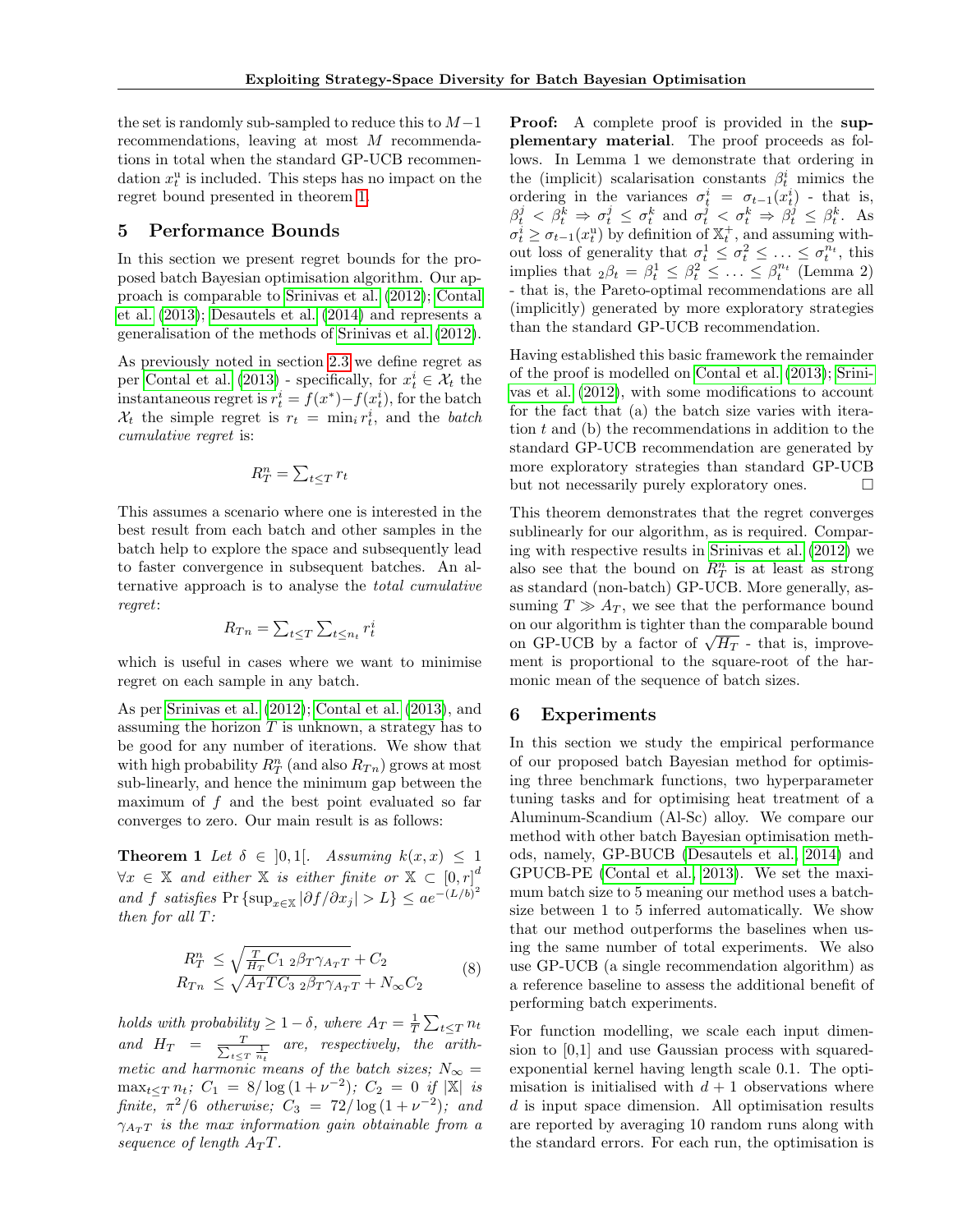<span id="page-6-0"></span>

Figure 2: Results for benchmark functions. Optimisation performance shown in top row, distribution of number of recommendations in bottom row. Functions are branin  $((a),(d))$ , Hartmann3  $((b),(e))$  and Eggholder  $((c),(f))$ . Results shown are after aggregation over 10 random initialisations.

<span id="page-6-1"></span>

Figure 3: Experiments with hyperparameter tuning and alloy heat treatment tasks: (a) and (d) show the hyperparameter tuning results of a support vector regression model, (b) and (e) show the hyperparameter tuning results of a support vector classification model, and (c) and (f) show the heat treatment optimisation of an Al-Sc alloy. The first row depicts the optimisation performance and the second row depicts the distribution of the number of recommendations in a batch. Results shown are after aggregation over 10 random initialisations.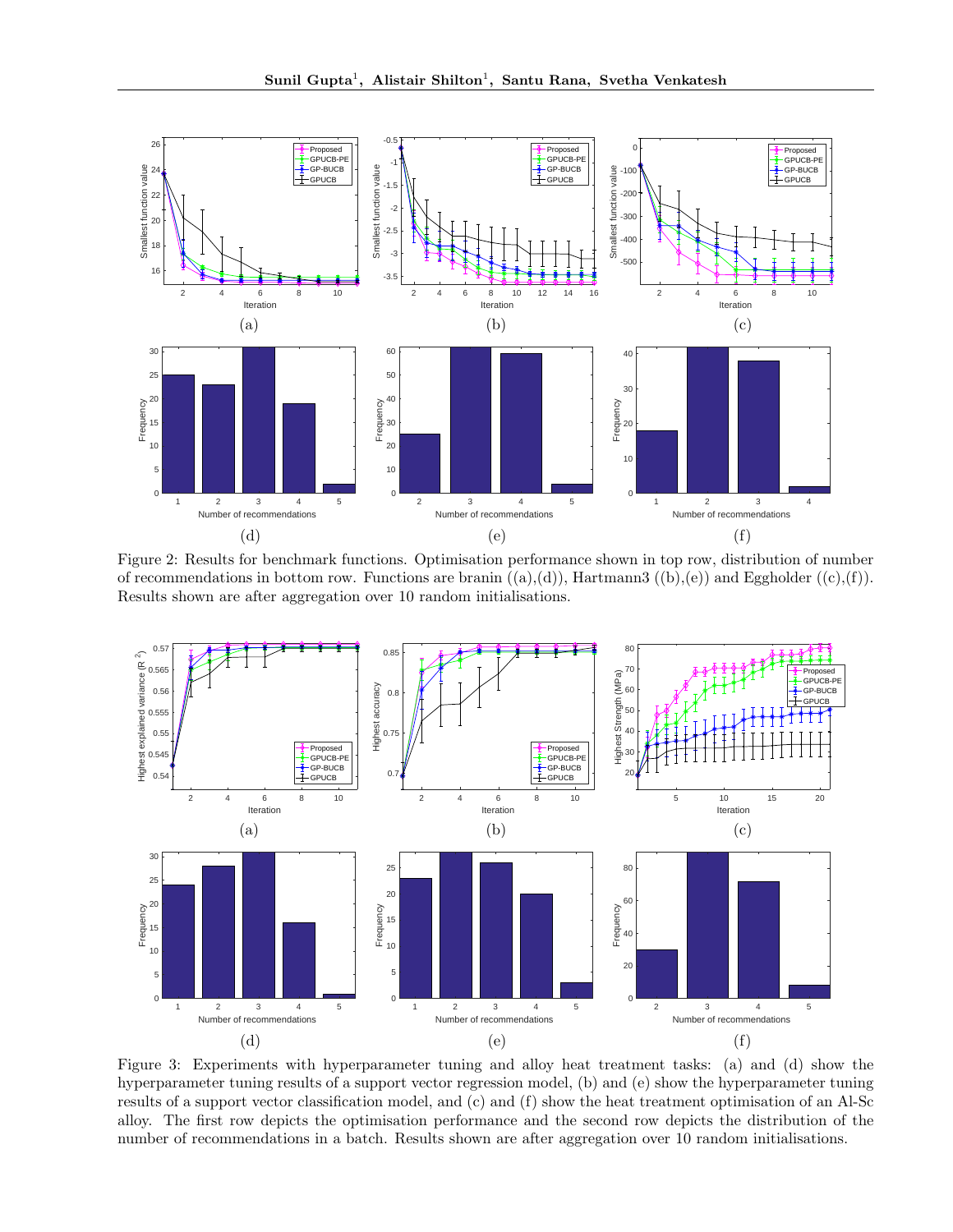performed up to  $5 \times d$  iterations. For optimisation of acquisition function, we use DIRECT algorithm [\(Jones](#page-8-19) [et al., 1993\)](#page-8-19).

#### Optimisation of Benchmark Functions

To study the convergence behaviour and optimisation efficiency of our method we use three benchmark functions commonly used to evaluate global optimisation methods, namely the branin-Hoo, Hartmann3, and Eggholder functions. These functions cover a variety of scenarios typically faced in global optimisation. For example, the branin function has three different global minima, the Hartmann3 has 4 local minima, while the Eggholder has plenty of local minima.

Figure [2](#page-6-0) shows the comparison between the proposed method and the baselines. From the top row in the Figure (see subplots  $(a)-(c)$ ) it can be clearly seen that the optimisation efficiency of our proposed method is either superior or comparable to the baseline multirecommendation methods. We note that branin function is a relatively simpler function to optimise when compared to Hartmann3 and Eggholder due to the complexity brought by the number of local minima. Since the three functions are quite different in nature, the consistent superior performance of our method indicates that it can find a good balance between exploration and exploitation to be useful in a variety of situations. A further advantage of using our method is that the experimenter has to only specify the maximum batch size and the number of recommendations in a batch can be inferred automatically. The distribution of the number of recommendations used by our method is shown in the bottom row (see subplots  $(d)-(f)$  of Figure [2.](#page-6-0) In the *supplementary*, we have also included results comparing the two variants of our method using  $X$  and  $X_t^+$ ; and comparisons between our method and multipoint-EI [\(Ginsbourger et al., 2010\)](#page-8-8).

#### Machine Learning Hyperparameter Tuning

For hyperparameter tuning experiments, we use two machine learning models: support vector regression (SVR) and support vector classification (SVC). We use these models in combination to a radial basis kernel (RBF) giving rise to two hyperparameters. The first is the cost parameter of either  $\nu$ -SVR model or C-SVC, and the second is the kernel width parameter  $\gamma$  of the RBF kernel. We optimise both these hyperparameters in the range of  $[10^{-1}, 10^3]$ . The functions are learnt in the exponent space  $[-1, 3]$ . For the regression task, we use the Abalone dataset [\(Nash et al.,](#page-8-20) [1994\)](#page-8-20) and for the classification task, we use QSAR biodegradation dataset [\(Mansouri et al., 2013\)](#page-8-21) - see http://archive.ics.uci.edu/ml/. The data was split into 70:30 ratio for training and validation purposes. We used LibSVM Matlab library for our testbed. All the algorithms were run for 10 random runs differing in initial 3 points and the average optimisation performance is reported. Figure [3](#page-6-1) (a) and (b) show the results of the optimisation comparing our proposed method with the baselines; and (d) and (e) the distribution of the number of recommendations. For both tasks, our proposed method slightly outperforms both baselines.

## Heat Treatment Optimisation for Al-Sc Alloy

Heat treatment is a combination of heating and cooling processes applied to an alloy to achieve desired properties such as strength, hot workability etc. During the heat treatment process, a cast alloy is sequentially heated at various temperatures for different time durations. The temperatures and the exposition times significantly affect the strength of the treated alloy. Thus it is imperative to optimise this process. Since each experiment is expensive in time and many ovens may be available, we perform batch optimisation.

In our experiment, we use two-stage heat treatment process including 4 variables: Temperature at each stage and the two exposition times. To perform the experiments, we use the industrial precipitation model of Al-Sc alloy, known as Kampmann-Wagner model [\(Wagner et al., 1991\)](#page-9-3). The search ranges are limited to [100◦C, 300◦C] and [1080 sec, 10800 sec] for temperature and time respectively. Figure [3](#page-6-1) (c) and (f) show the optimisation performance of our proposed algorithm. The number of recommendations used by our algorithm is mostly 3 or 4. As seen from the figure, the use of our proposed algorithm has achieved significant improvement in alloy strength outperforming other baselines.

## 7 Conclusion

We presented a novel algorithm to perform batch Bayesian optimisation in a multiobjective approach for balancing exploitation/exploration requirements. The batch of recommendations is constructed using the Pareto set obtained from the multi-objective optimisation. The advantage of our approach is that it can utilise a set of alternate strategies across the exploration-exploitation spectrum. We theoretically analysed our method and showed that the regret bound is reduced by a factor that is equal to the harmonic mean of the used batch sizes. We demonstrated the efficiency of our algorithm by optimising several benchmark functions, hyperparameters tuning and alloy heat treatment optimisation.

#### Acknowledgements

This research was partially funded by the Australian Government through the Australian Research Council (ARC) and the Telstra-Deakin Centre of Excellence in Big Data and Machine Learning. Prof Venkatesh is the recipient of an ARC Australian Laureate Fellowship (FL170100006).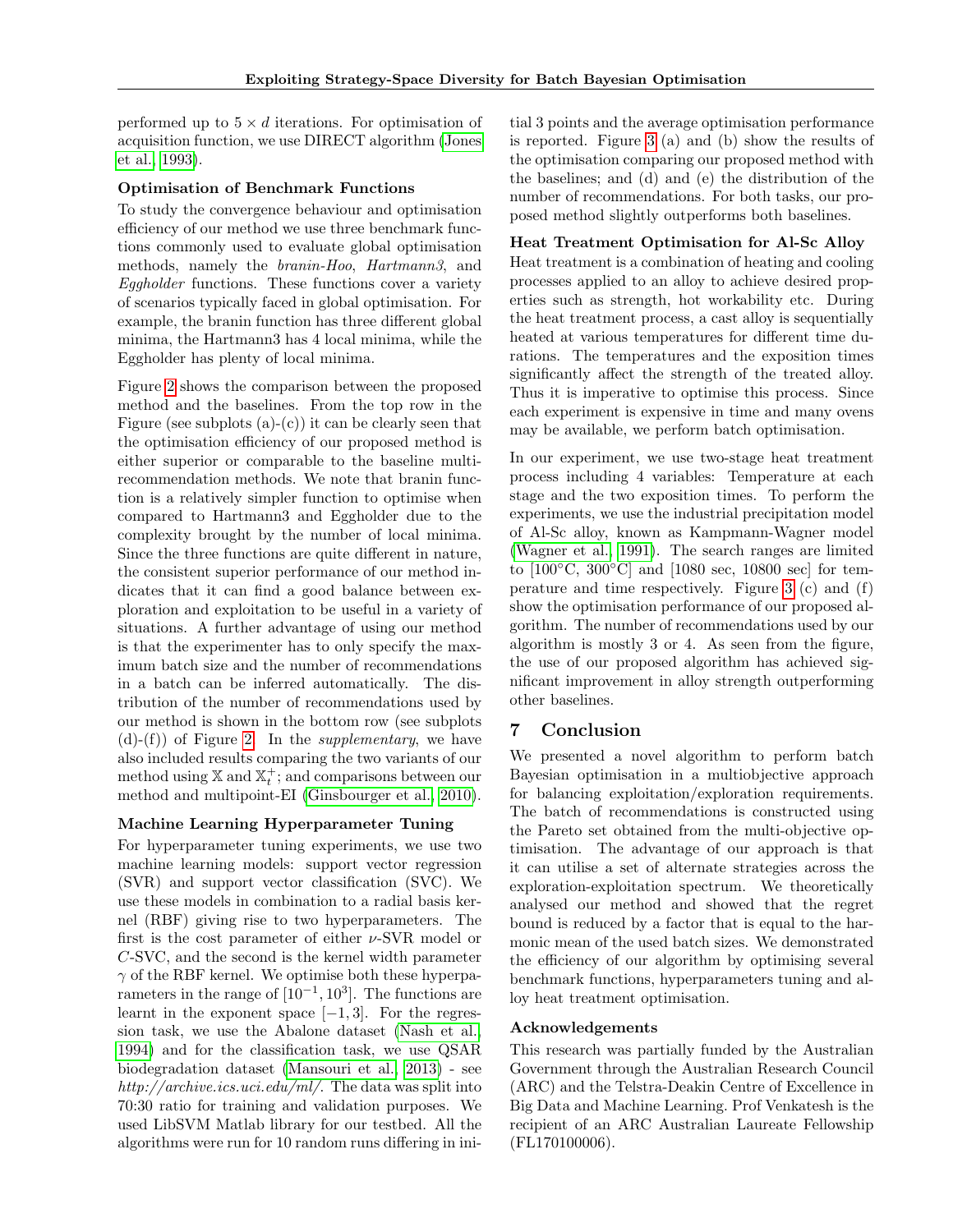## References

- <span id="page-8-9"></span>Javad Azimi, Ali Jalali, and Xiaoli Fern. Hybrid batch Bayesian optimization. In Proceedings of the 29th International Conference on Machine Learning, 2012.
- <span id="page-8-13"></span>Eric Brochu, Vlad M. Cora, and Nando de Freitas. A tutorial on bayesian optimization of expensive cost functions, with applications to active user modeling and heirarchical reinforcement learning. eprint arXiv:1012.2599, arXiv.org, December 2010.
- <span id="page-8-16"></span>Sébastien Bubeck, Rémi Munos, and Gilles Stoltz. Pure exploration in multi-armed bandits problems. In International conference on Algorithmic learning theory, pages 23–37. Springer, 2009.
- <span id="page-8-17"></span>Sébastien Bubeck, Nicolo Cesa-Bianchi, and et. al. Regret analysis of stochastic and nonstochastic multiarmed bandit problems. Foundations and Trends in Machine Learning, 5(1):1–122, 2012.
- <span id="page-8-6"></span>Adam D Bull. Convergence rates of efficient global optimization algorithms. The Journal of Machine Learning Research, 12:2879–2904, 2011.
- <span id="page-8-12"></span>Emile Contal, David Buffoni, Alexandre Robicquet, and Nicolas Vayatis. Parallel gaussian process optimization with upper confidence bound and pure exploration. In Joint European Conference on Machine Learning and Knowledge Discovery in Databases, pages 225–240. Springer, 2013.
- <span id="page-8-18"></span>K. Deb. Multi-Objective Optimization using Evoluationary Algorithms. John Wiley & Sons, Chichester, UK, 2001.
- <span id="page-8-10"></span>Thomas Desautels, Andreas Krause, and Joel W. Burdick. Parallelizing exploration-exploitation tradeoffs in gaussian process bandit optimization. Journal of Machine Learning Research, 15(1):3873–3923, 2014.
- <span id="page-8-1"></span>Roman Garnett, Michael A Osborne, and Stephen J Roberts. Bayesian optimization for sensor set selection. In Proceedings of the 9th ACM/IEEE International Conference on Information Processing in Sensor Networks, pages 209–219. ACM, 2010.
- <span id="page-8-8"></span>David Ginsbourger, Rodolphe Le Riche, and Laurent Carraro. Kriging is well-suited to parallelize optimization. In Computational Intelligence in Expensive Optimization Problems, pages 131–162. Springer, 2010.
- <span id="page-8-0"></span>Javier González, Joseph Longworth, David C James, and Neil D Lawrence. Bayesian optimization for synthetic gene design. Workshop in Bayesian Optimization (in conjunction to NIPS 2014), 2014.
- <span id="page-8-7"></span>Javier González, Zhenwen Dai, Philipp Hennig, and Neil Lawrence. Batch Bayesian Optimization via

Local Penalization. In Proceedings of the 19th International Conference on Artificial Intelligence and Statistics, volume 51, pages 648–657, 2016.

- <span id="page-8-5"></span>José Miguel Hernández-Lobato, Matthew W Hoffman, and Zoubin Ghahramani. Predictive entropy search for efficient global optimization of black-box functions. In Neural Information Processing Systems, pages 918–926, 2014.
- <span id="page-8-19"></span>Donald R Jones, Cary D Perttunen, and Bruce E Stuckman. Lipschitzian optimization without the lipschitz constant. Journal of Optimization Theory and Applications, 79(1):157–181, 1993. ISSN 1573- 2878. doi: 10.1007/BF00941892.
- <span id="page-8-3"></span>Donald R Jones, Matthias Schonlau, and William J Welch. Efficient global optimization of expensive black-box functions. Journal of Global optimization, 13(4):455–492, 1998.
- <span id="page-8-14"></span>Tarun Kathuria, Amit Deshpande, and Pushmeet Kohli. Batched Gaussian process bandit optimization via determinantal point processes. In Advances in Neural Information Processing Systems, pages 4206–4214, 2016.
- <span id="page-8-21"></span>Kamel Mansouri, Tine Ringsted, Davide Ballabio, Roberto Todeschini, and Viviana Consonni. Quantitative structure–activity relationship models for ready biodegradability of chemicals. Journal of chemical information and modeling, 53(4):867–878, 2013.
- <span id="page-8-20"></span>Warwick J. Nash, Tracy L. Sellers, Simon R. Talbot, Andrew J. Cawthorn, and Wes B. Ford. The population biology of abalone (haliotis species) in tasmania. i. blacklip abalone (h. rubra) from the north coast and islands of bass strait. Sea Fisheries Division, Technical Report, (48), 1994.
- <span id="page-8-11"></span>Vu Nguyen, Santu Rana, Sunil K Gupta, Cheng Li, and Svetha Venkatesh. Budgeted batch Bayesian optimization. In International Conference on Data Mining, pages 1107–1112. IEEE, 2016.
- <span id="page-8-15"></span>Amar Shah and Zoubin Ghahramani. Parallel predictive entropy search for batch global optimization of expensive objective functions. In C. Cortes, N. D. Lawrence, D. D. Lee, M. Sugiyama, and R. Garnett, editors, Advances in Neural Information Processing Systems 28, pages 3330–3338. Curran Associates, Inc., 2015.
- <span id="page-8-2"></span>Jasper Snoek, Hugo Larochelle, and Ryan P Adams. Practical Bayesian optimization of machine learning algorithms. In Advances in neural information processing systems, pages 2951–2959, 2012.
- <span id="page-8-4"></span>Niranjan Srinivas, Andreas Krause, Sham M. Kakade, and Matthias W. Seeger. Information-theoretic regret bounds for gaussian process optimization in the